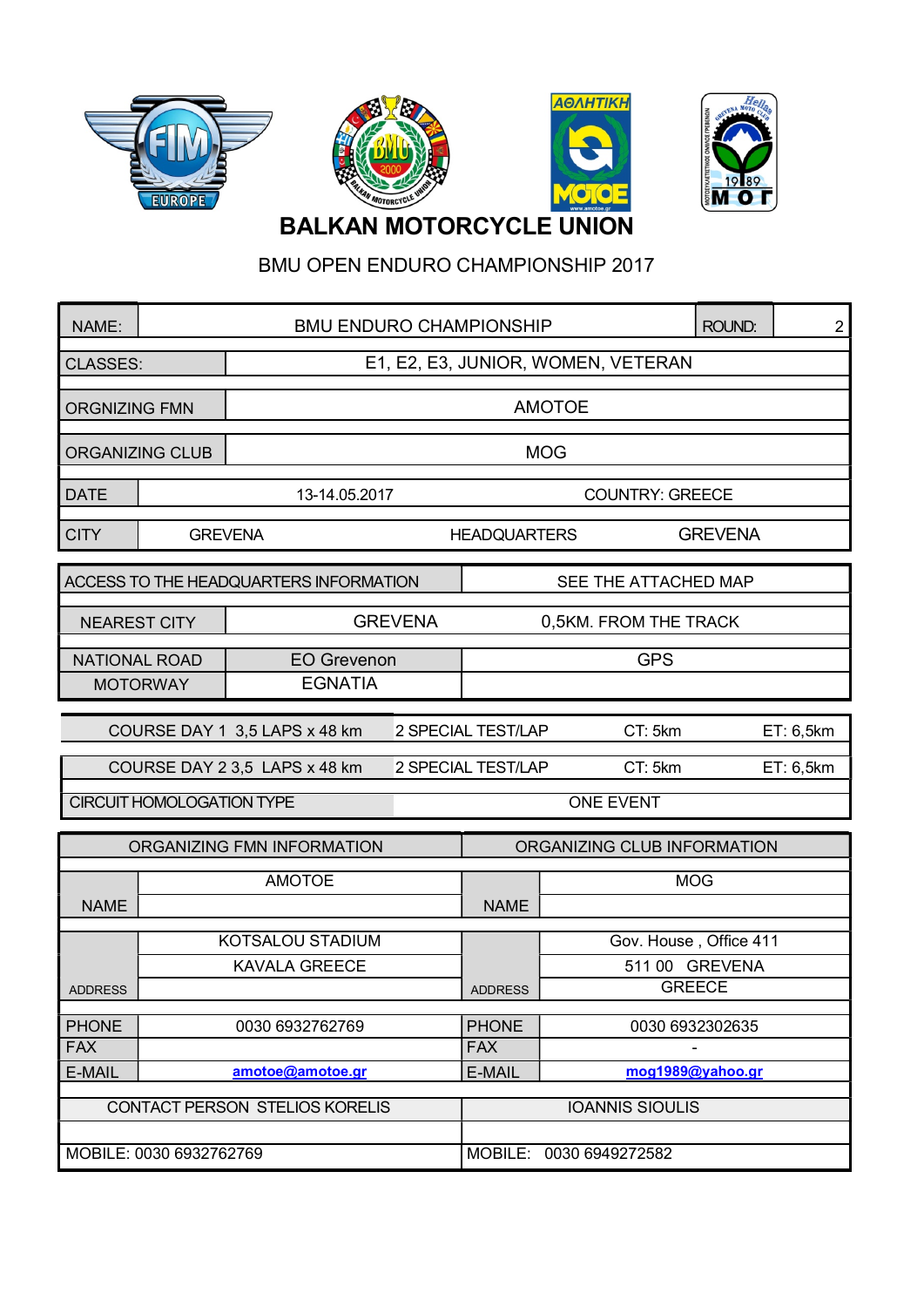|                                | <b>OFFICIALS</b>       |          |            |
|--------------------------------|------------------------|----------|------------|
| <b>BMU STEWARD</b>             | <b>TBA</b>             | $LIC.$ # | <b>TBA</b> |
|                                |                        |          |            |
| <b>RACE DIRECTOR</b>           | TBA                    | $LIC.$ # | <b>TBA</b> |
| <b>CLERK OF THE COURSE</b>     | <b>GEORGE PRIONAS</b>  | $LIC.$ # | <b>TBA</b> |
| <b>CHIEF TECHNICAL STEWARD</b> | <b>COSTAS ROBOLIS</b>  | $LIC.$ # | <b>TBA</b> |
| <b>CHIEF TIMEKEEPER</b>        | <b>IRON TEAM</b>       | $LIC.$ # | <b>TBA</b> |
| <b>FMNR STEWARD</b>            | <b>IOANNIS SIOULIS</b> | $LIC.$ # | <b>TBA</b> |
| <b>CHIEF MEDICAL OFFICER</b>   | TBA                    | $LIC.$ # | <b>TBA</b> |
| <b>ENVIRONMENTAL STEWARD</b>   | TBA                    | $LIC.$ # | <b>TBA</b> |
| <b>PADDOCK RESPONSIBLE</b>     | TBA                    | $LIC.$ # | <b>TBA</b> |
|                                |                        |          |            |

CLASSES FOR THE EVENT ARE IN ACCORDANCE TO THE BMU ENDURO REGULATIONS FOR 2017 ENTRIES MUST BE SENT TO THE ORGANIZING FMN TO LATER THAN 10 DAYS BEFORE THE EVENT AT E-MAIL: amotoe@amotoe.gr AND TO BALKAN MOTORCYCLE UNION SECRETARIAT AT: AT E-MAIL: IVOTSV@GMAIL.COM OR FAX +359 2 9805934

JURY MEETINGS ACCORDING TO THE TIME TABLE ATTACHED

TECHNICAL CONTROL ACCORDING TO THE TIME TABLE ATTACHED

**PRACTICES** ACCORDING TO THE TIME TABLE ATTACHED

RACES **ACCORDING TO THE TIME TABLE ATTACHED** 

ENTRY FEE  $110 \in$ 

INSRUANCE: BY SIGNING AND STAMPING OF THE ENTRY FORM , THE FMN OF THE RIDER CERTIFIES THAT THE RIDER IN QUESTION IS INSURED ACCORDING TO THE FIM EUROPE OR REQUIREMENTS FOR 2017.

EUR

THE ORGANIZER DISCLAIMS ALL RESPONSIBILITY FOR DAMAGES OF A MOTORCYCLE, ITS ACCESSORIES AND COMPONENTS ARISING FROM AN ACCIDENT, FIRE OR OTHER CASES

THE ORGANIZER HAS CONTRACTED A THIRD PARTY INSURANCE IN ACCORDANCE TO THE REGULATIONS FOR 2017. THE INSURANCE HAS A GUARANTEE OF 180 000 EURO VALID FOR THE DAYS OF THE EVENT - FRIDAY-SATURDAY-SUNDAY